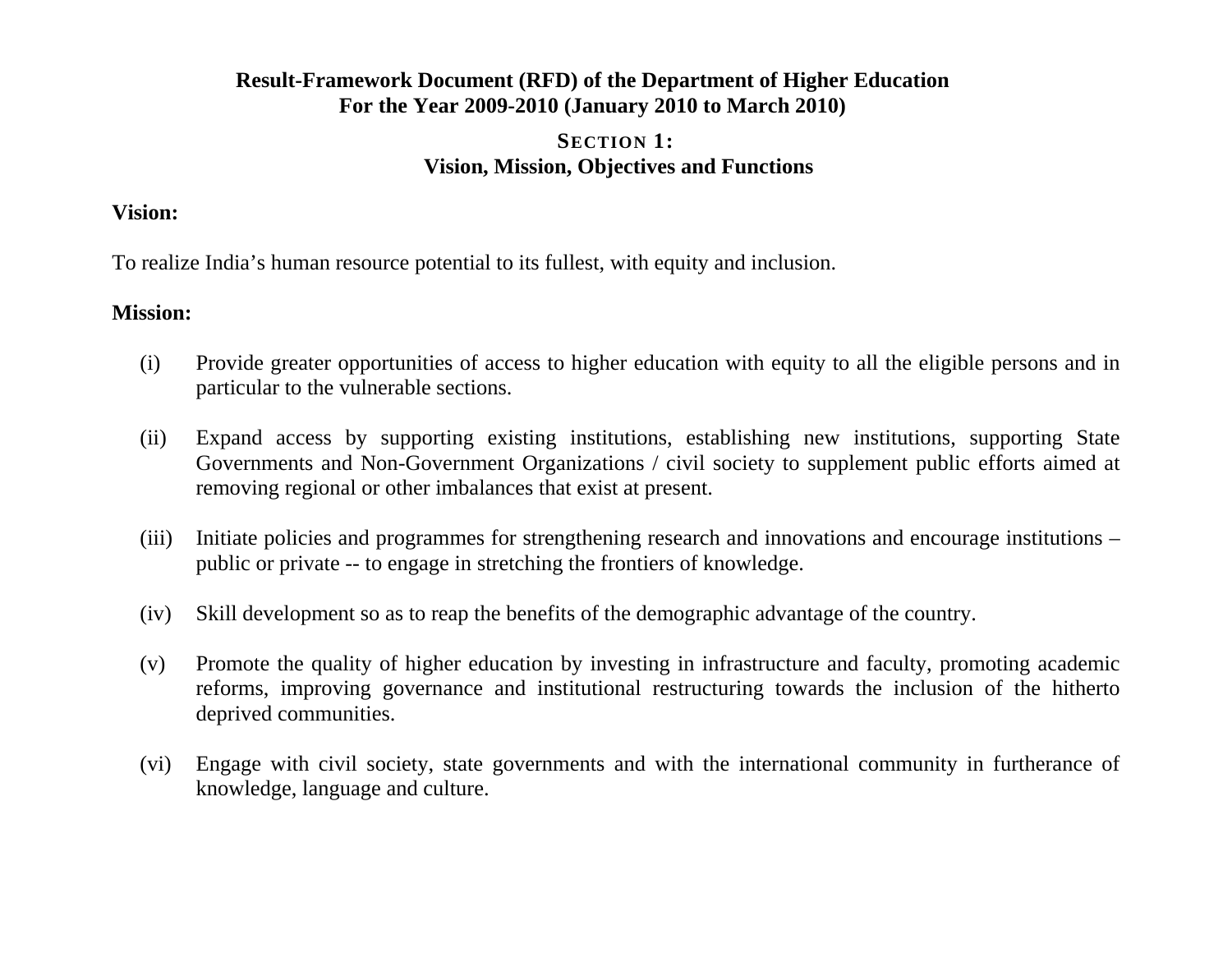# **Main Objectives:**

1. Access, Participation and Expansion

- To expand the higher education sector in all its modes of delivery to increase the Gross Enrolment Ratio (GER) in higher education to 15% by 2011-12 and to 30% by 2019-20.
- To expand institutional base of higher education by creating additional capacity in existing institutions, establishing new institutions and incentivising state governments and Non-Governmental Organizations / civil society.
- 2. Equity and Inclusion
	- To provide opportunities of higher education to socially deprived communities and remove disparities by promoting the inclusion of women, minorities and differently abled persons.
	- To remove regional imbalances in access to higher education by setting up of institutions in unserved and underserved areas.
- 3. Quality enhancement
	- To enhance plan support infrastructure and faculty development in the institutions of higher learning and to attract talent towards careers in teaching and research.
	- To create conditions for knowledge generation through improved research facilities in universities and colleges.
	- To promote collaboration with International community, foreign governments, universities/institutions and regional and international institutions, for the advancement of universal knowledge and intellectual property rights.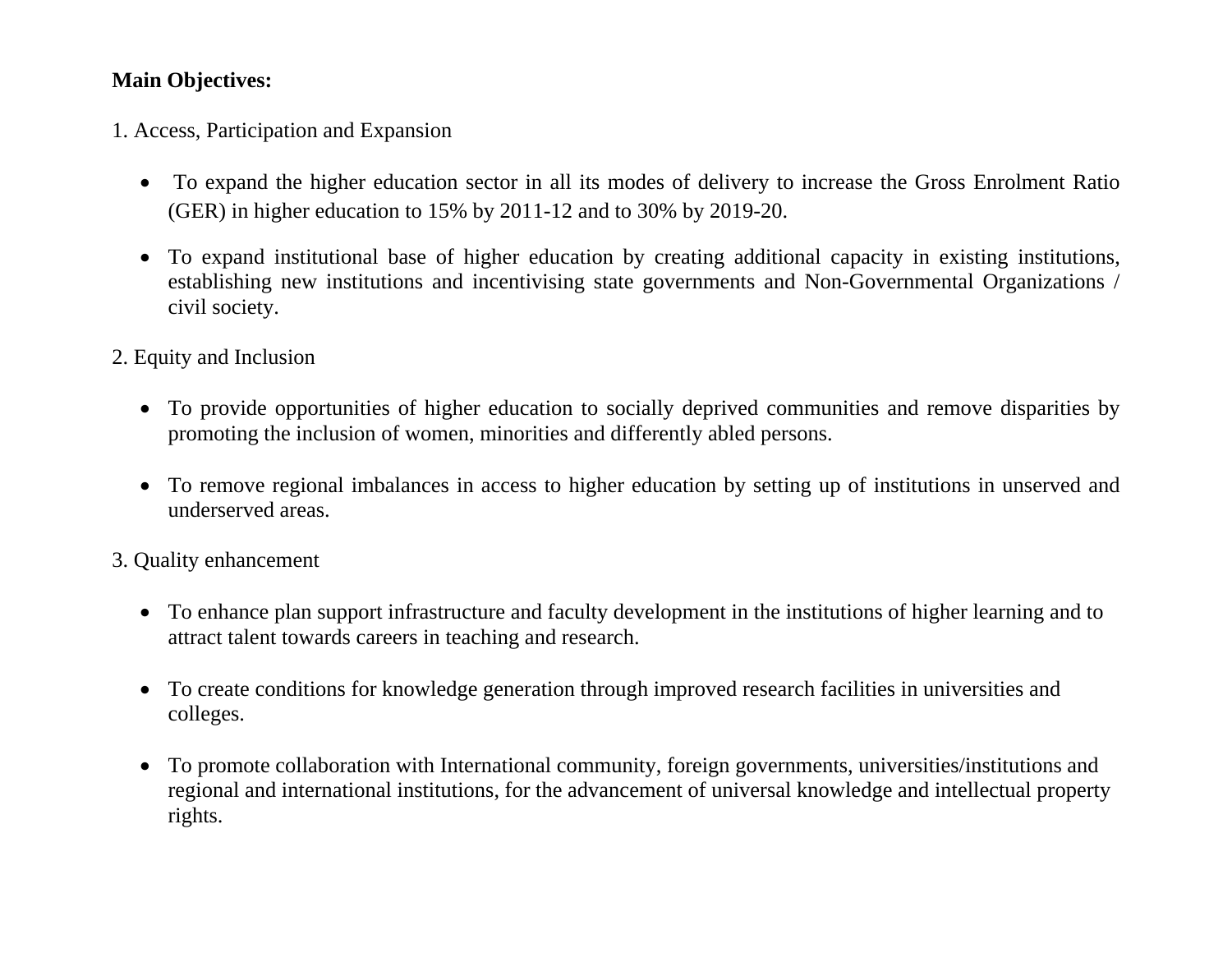# 4. Governance reforms

- To promote autonomy, innovations and academic reforms in institutions of higher learning.
- To undertake institutional restructuring for improving efficiency, relevance and creativity in higher education.
- 5. Skill Development and Vocational Training
	- To establish new institutions and upgrade the existing skill development to provide necessary skills, including re-training, so as to create opportunities for all to acquire skills throughout life, and especially for youth, women and disadvantaged groups.
- 6. Development of languages
	- Promotion of Indian languages including classical languages, on the one hand, and English and foreign languages, on the other.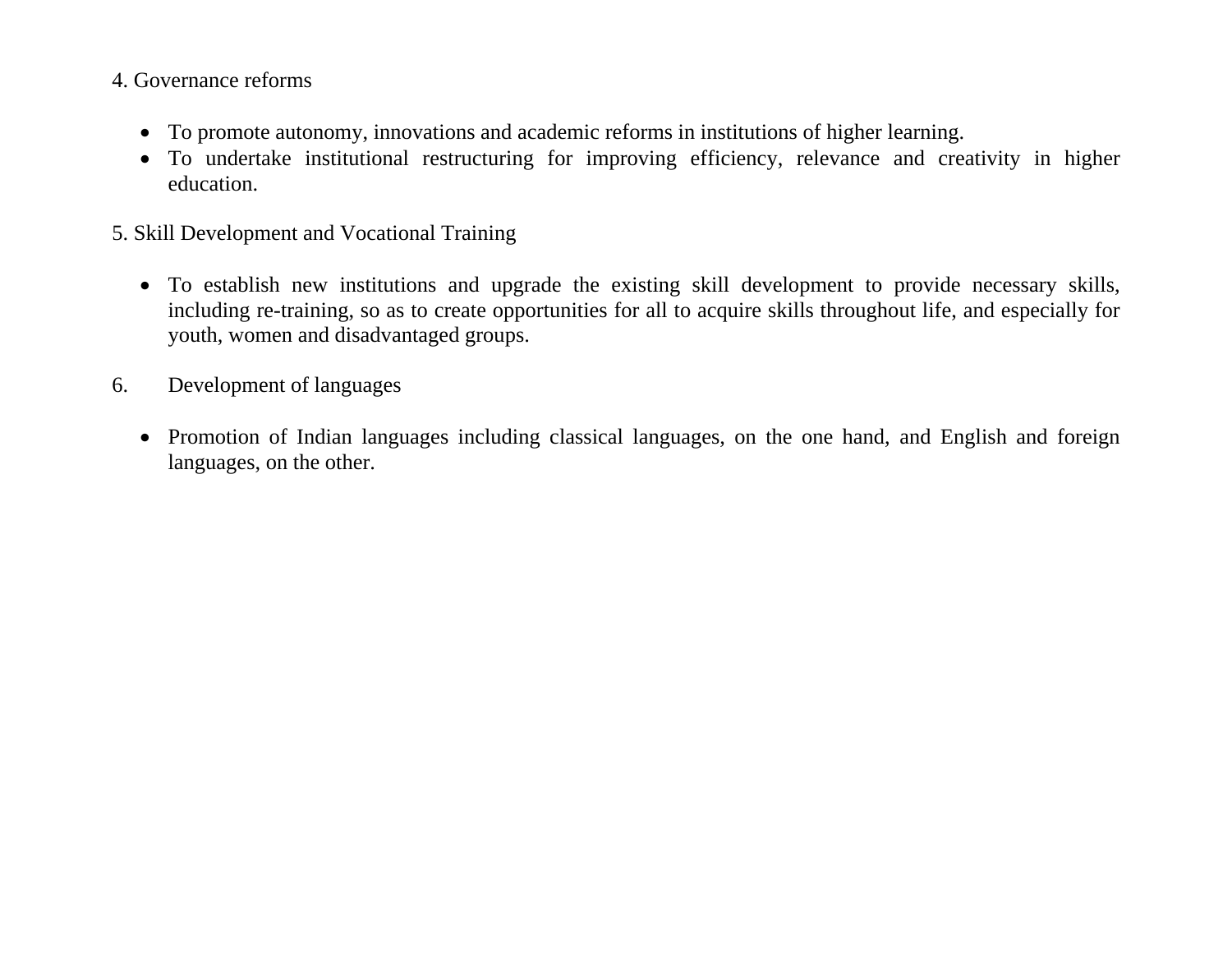# **Section 2 -Format of RFD**

| Column1                                      | Column <sub>2</sub> | Column 3                                             | <b>Column 4</b>                                                                         |                                                                                | Column 5            |                  |             | Column 6                       |                     |                     |
|----------------------------------------------|---------------------|------------------------------------------------------|-----------------------------------------------------------------------------------------|--------------------------------------------------------------------------------|---------------------|------------------|-------------|--------------------------------|---------------------|---------------------|
| Objective                                    | Weight              | <b>Actions</b>                                       | <b>Success</b>                                                                          | Unit                                                                           | Weightage           |                  |             | <b>Target / Criteria Value</b> |                     |                     |
|                                              | (Out of             |                                                      | <b>Indicator</b>                                                                        |                                                                                | (Out of             | <b>Excellent</b> | <b>Very</b> | Good                           | Fair                | Poor                |
|                                              | total 95            |                                                      |                                                                                         |                                                                                | total 95            |                  | Good        |                                |                     |                     |
|                                              | points)             |                                                      |                                                                                         |                                                                                | points)             | 100%             | 90%         | 80%                            | 70%                 | 60%                 |
| Access,<br>Participation<br>and<br>Expansion | 35%                 | Setting up of<br>$16$ new<br>Central<br>Universities | Site<br>identification<br>Appointment<br>Registrar<br>of<br>and FO                      | 16<br><b>New</b><br>Univ<br>ersiti<br>es<br>16<br><b>New</b><br>Univ<br>ersiti | 2<br>$\overline{2}$ | 16<br>16         | 10<br>10    | 7<br>$\overline{7}$            | 4<br>$\overline{4}$ | 2<br>$\overline{2}$ |
|                                              |                     |                                                      | Approval<br>of<br>Prospectus<br>for<br>admission<br>for<br>courses<br>two<br>2010-2011. | es<br>16<br><b>New</b><br>Univ<br>ersiti<br>es                                 | 3                   | 16               | 10          | $\overline{7}$                 | $\overline{4}$      | $\overline{2}$      |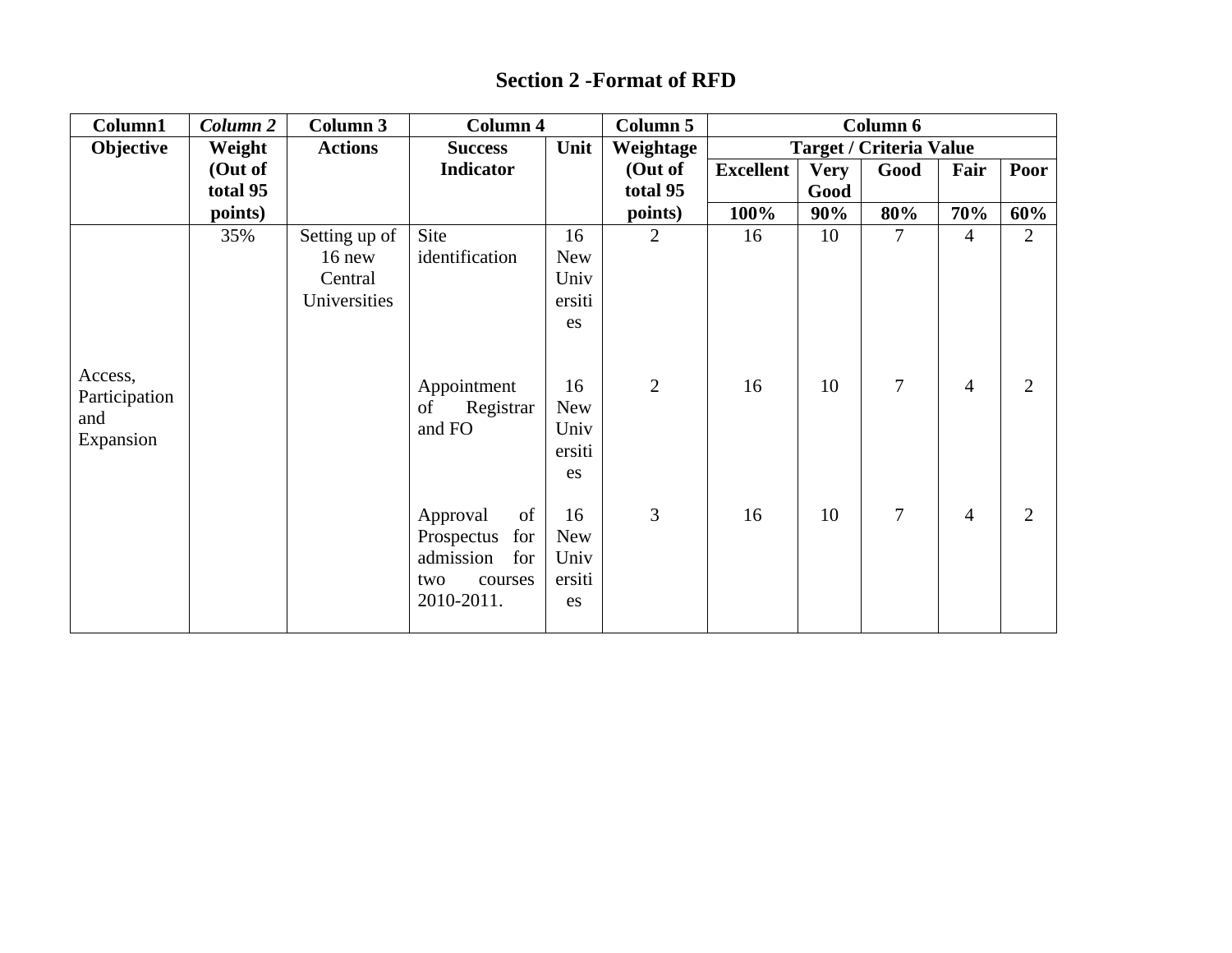| Column1   | Column                     | Column 3                                                    | <b>Column 4</b>                                                                                |                                             | Column 5       |                  |                | Column 6                       |                |              |
|-----------|----------------------------|-------------------------------------------------------------|------------------------------------------------------------------------------------------------|---------------------------------------------|----------------|------------------|----------------|--------------------------------|----------------|--------------|
| Objective | $\boldsymbol{2}$<br>Weight | <b>Actions</b>                                              | <b>Success</b>                                                                                 | Unit                                        | Weightage      |                  |                | <b>Target / Criteria Value</b> |                |              |
|           | (Out of                    |                                                             | <b>Indicator</b>                                                                               |                                             | (Out of        | <b>Excellent</b> | <b>Very</b>    | Good                           | Fair           | Poor         |
|           | total 95                   |                                                             |                                                                                                |                                             | total 95       |                  | Good           |                                |                |              |
|           | points)                    |                                                             |                                                                                                |                                             | points)        | 100%             | 90%            | 80%                            | 70%            | 60%          |
|           |                            | Consolidation<br>of 6 new<br>IITs.                          | Commencement<br>of Post graduate<br>and<br>research<br>courses                                 | 6<br><b>New</b><br><b>IITs</b>              | 5              | 5                | $\overline{4}$ | $\overline{3}$                 | $\overline{2}$ | 1            |
|           |                            |                                                             | of<br>Transfer<br>land<br>to<br>Societies for the<br>permanent<br>campuses to the<br>Societies | 6<br><b>New</b><br><b>IITs</b>              | 5              | 6                | $\overline{4}$ | 3                              | $\overline{2}$ | $\mathbf{1}$ |
|           |                            |                                                             | Appointment of<br>Architects<br>for<br>Master Plan.                                            | 6<br><b>New</b><br><b>IITs</b>              | 4              | $\overline{4}$   | $\overline{2}$ | $\mathbf{1}$                   | $\mathbf{1}$   | $\mathbf{1}$ |
|           |                            | Operationalizi<br>ng of 4 new<br>IIMs of the<br>first phase | Complete work<br>of renovation of<br>temporary<br>campus.                                      | $\overline{4}$<br><b>New</b><br><b>IIMs</b> | $\overline{3}$ | $\overline{4}$   | 3              | $\overline{2}$                 | $\mathbf{1}$   | $\mathbf{1}$ |
|           |                            |                                                             | Transfer of land<br>to the Society of<br>IIM.                                                  | $\overline{4}$<br><b>New</b><br><b>IIMs</b> | 3              | 3                | $\overline{2}$ | $\overline{2}$                 | $\mathbf{1}$   | $\mathbf{1}$ |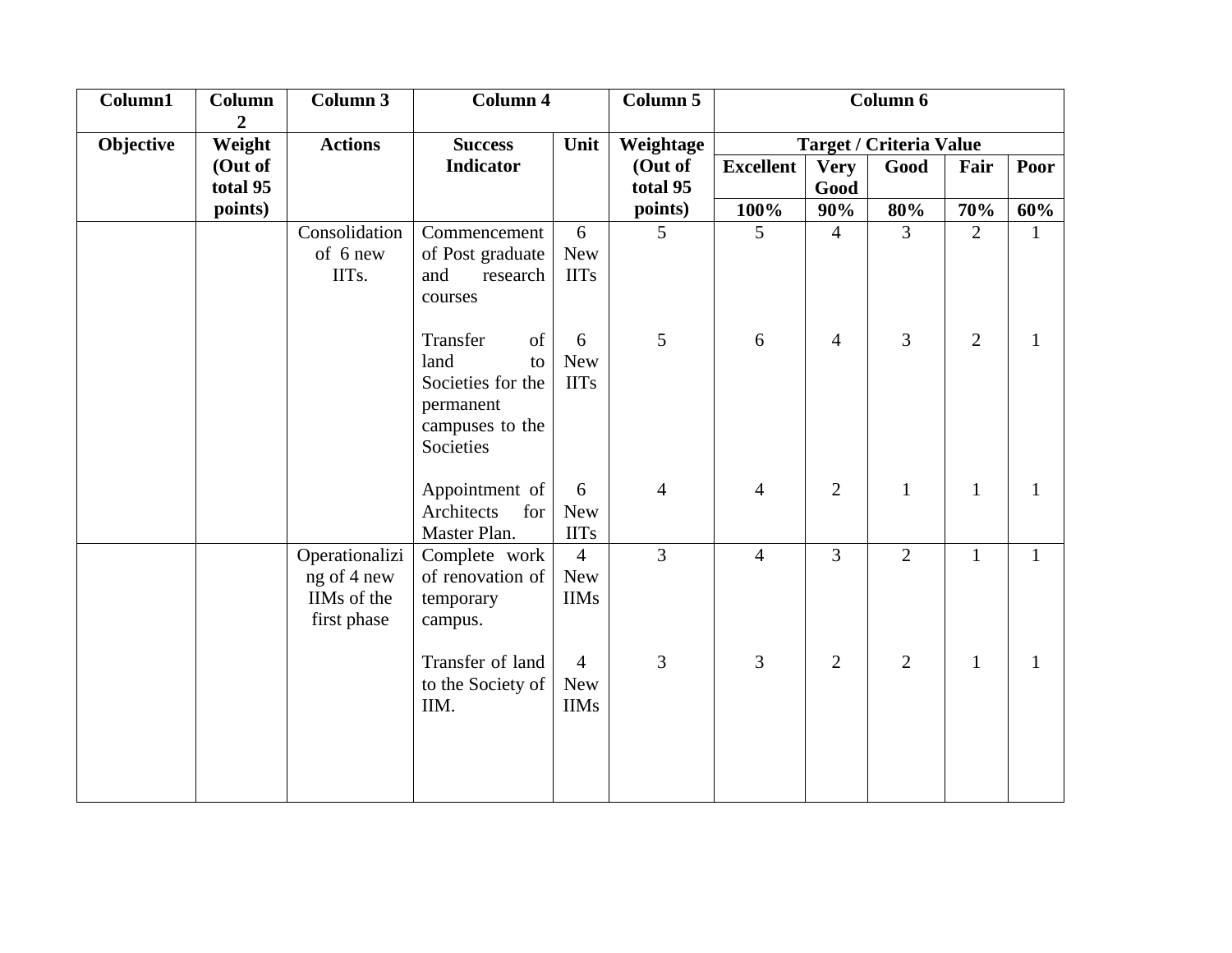| Column1               | <b>Column 2</b> | <b>Column 3</b>                                                                                               | <b>Column 4</b>                                                                                                 |                                      | <b>Column 5</b> |                  |                | Column 6                       |                |              |
|-----------------------|-----------------|---------------------------------------------------------------------------------------------------------------|-----------------------------------------------------------------------------------------------------------------|--------------------------------------|-----------------|------------------|----------------|--------------------------------|----------------|--------------|
| Objective             | Weight          | <b>Actions</b>                                                                                                | <b>Success</b>                                                                                                  | Unit                                 | Weightage       |                  |                | <b>Target / Criteria Value</b> |                |              |
|                       | (Out of         |                                                                                                               | <b>Indicator</b>                                                                                                |                                      | (Out of         | <b>Excellent</b> | <b>Very</b>    | Good                           | Fair           | Poor         |
|                       | total 95        |                                                                                                               |                                                                                                                 |                                      | total 95        |                  | Good           |                                |                |              |
|                       | points)         |                                                                                                               |                                                                                                                 |                                      | points)         | 100%             | 90%            | 80%                            | 70%            | 60%          |
|                       |                 | Consolidation<br>of 5 IISERs                                                                                  | Release of<br>funds                                                                                             | 5 new<br><b>IISER</b><br>S           | $\overline{2}$  | 5                | $\overline{4}$ | $\overline{3}$                 | $\overline{2}$ | $\mathbf{1}$ |
|                       |                 |                                                                                                               | Award of<br>Contract for<br>commenceme<br>nt of work on<br>permanent<br>campus.                                 | 5 new<br><b>IISER</b><br>S           | $\overline{2}$  | 5                | $\overline{4}$ | 3                              | $\overline{2}$ | $\mathbf{1}$ |
|                       |                 | Setting up of<br>10 New NITs                                                                                  | Execution of<br><b>MOAs</b>                                                                                     | 10<br><b>New</b><br><b>NITs</b>      | $\overline{2}$  | 10               | $\tau$         | 5                              | $\overline{3}$ | $\mathbf{1}$ |
|                       |                 |                                                                                                               | Registration<br>of Societies                                                                                    | 10<br><b>New</b><br><b>NITs</b>      | $\mathbf{2}$    | 10               | 6              | $\overline{4}$                 | $\overline{2}$ | $\mathbf{1}$ |
|                       |                 |                                                                                                               |                                                                                                                 |                                      |                 |                  |                |                                |                |              |
| Equity /<br>Inclusion | 25%             | Implementatio<br>n of<br>Central<br>Educational<br>Institutions<br>(Reservation<br>in Admission)<br>Act, 2006 | 36<br>Average<br>percentage<br>expansion<br>in<br>in<br>capacity<br>each Central<br>Educational<br>Institution. | 36<br>perce<br>ntage<br>increa<br>se | 10              | 36               | 32             | 30                             | 28             | 26           |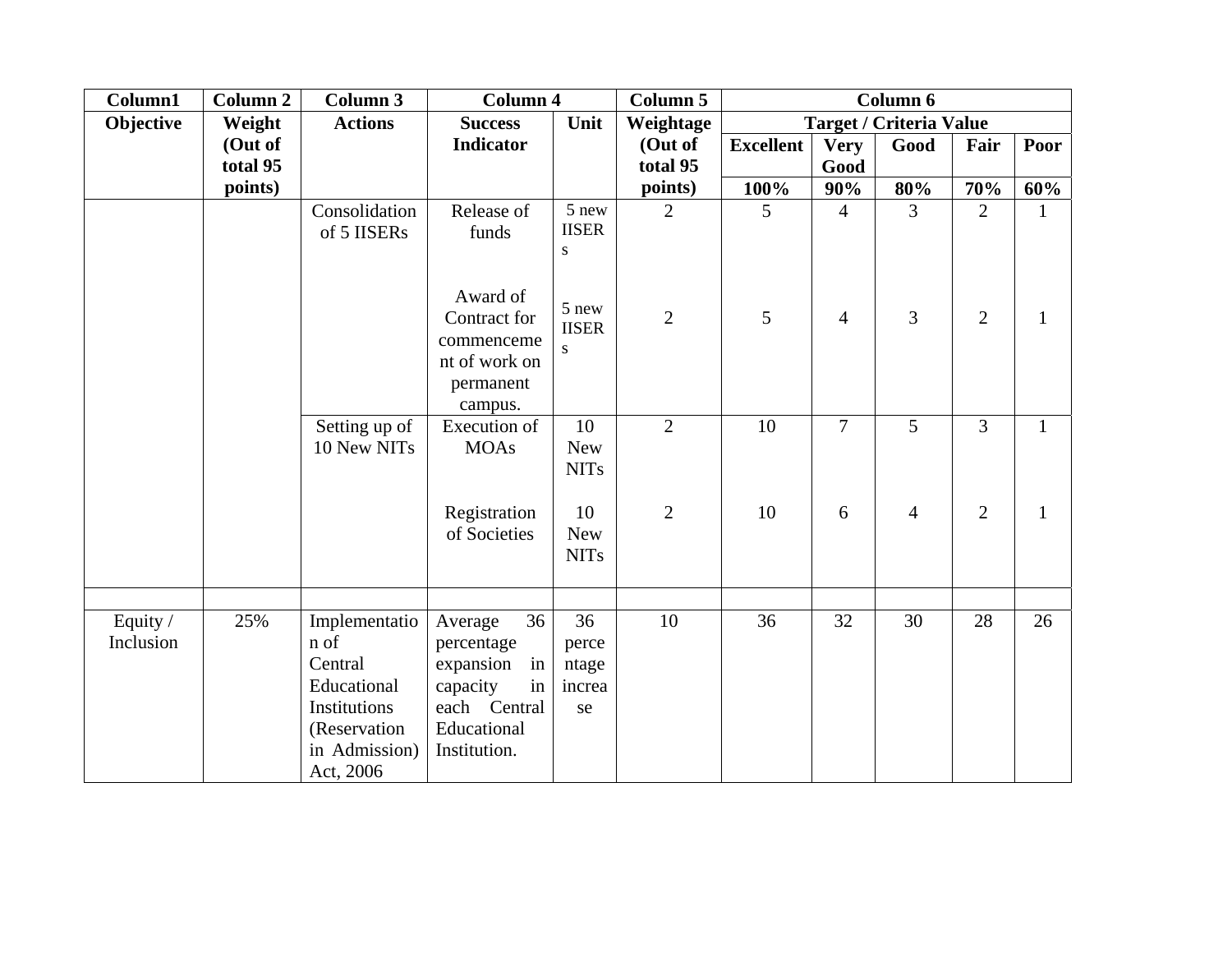| Column1   | <b>Column 2</b> | Column 3       | <b>Column 4</b>  |                 | Column 5  |                  |                 | Column 6                       |                  |                  |
|-----------|-----------------|----------------|------------------|-----------------|-----------|------------------|-----------------|--------------------------------|------------------|------------------|
| Objective | Weight          | <b>Actions</b> | <b>Success</b>   | Unit            | Weightage |                  |                 | <b>Target / Criteria Value</b> |                  |                  |
|           | (Out of         |                | Indicator        |                 | (Out of   | <b>Excellent</b> | <b>Very</b>     | Good                           | Fair             | Poor             |
|           | total 95        |                |                  |                 | total 95  |                  | Good            |                                |                  |                  |
|           | points)         |                |                  |                 | points)   | 100%             | 90%             | 80%                            | 70%              | 60%              |
|           |                 | Women's        | Release<br>of    | 100             | 5         | 100              | 90              | 80                             | 75               | 70               |
|           |                 | in<br>Hostels  | 100<br>funds to  | instit          |           |                  |                 |                                |                  |                  |
|           |                 | HEI            | institutions.    | ution           |           |                  |                 |                                |                  |                  |
|           |                 |                |                  | ${\bf S}$       |           |                  |                 |                                |                  |                  |
|           |                 | Interest       | Timely issue of  | $1^{\rm st}$    | 5         | $1st$ Feb        | $8^{\text{th}}$ | $15^{\text{th}}$               | 22 <sup>nd</sup> | 1 <sup>st</sup>  |
|           |                 | Subsidy        | Notification     | Feb             |           | 2010             | Feb             | Feb                            | Feb              | Mar              |
|           |                 | for<br>Scheme  |                  | 2010            |           |                  | 2010            | 2010                           | 2010             | c <sub>h</sub>   |
|           |                 | needy          |                  |                 |           |                  |                 |                                |                  | 2010             |
|           |                 | students       |                  |                 |           |                  |                 |                                |                  |                  |
|           |                 | of<br>Removal  | Timely           | 2 <sup>nd</sup> | 5         | 2 <sup>nd</sup>  | $8^{\text{th}}$ | $15^{\text{th}}$               | 22 <sup>nd</sup> | 31 <sup>st</sup> |
|           |                 | Regional       | submission<br>of | Mar             |           | March            | Marc            | March                          | Marc             | Mar              |
|           |                 | Imbalances     | proposal before  | ch              |           | 2010             | $\mathbf h$     | 2010                           | $\mathbf{h}$     | ch               |
|           |                 | by             | CCEA.            | 2010            |           |                  | 2010            |                                |                  | 2010             |
|           |                 | establishmen   |                  |                 |           |                  |                 |                                |                  |                  |
|           |                 | t of Regional  |                  |                 |           |                  |                 |                                |                  |                  |
|           |                 | Degree         |                  |                 |           |                  |                 |                                |                  |                  |
|           |                 | Colleges<br>in |                  |                 |           |                  |                 |                                |                  |                  |
|           |                 | 374            |                  |                 |           |                  |                 |                                |                  |                  |
|           |                 | identified     |                  |                 |           |                  |                 |                                |                  |                  |
|           |                 | educational    |                  |                 |           |                  |                 |                                |                  |                  |
|           |                 | backward       |                  |                 |           |                  |                 |                                |                  |                  |
|           |                 | districts.     |                  |                 |           |                  |                 |                                |                  |                  |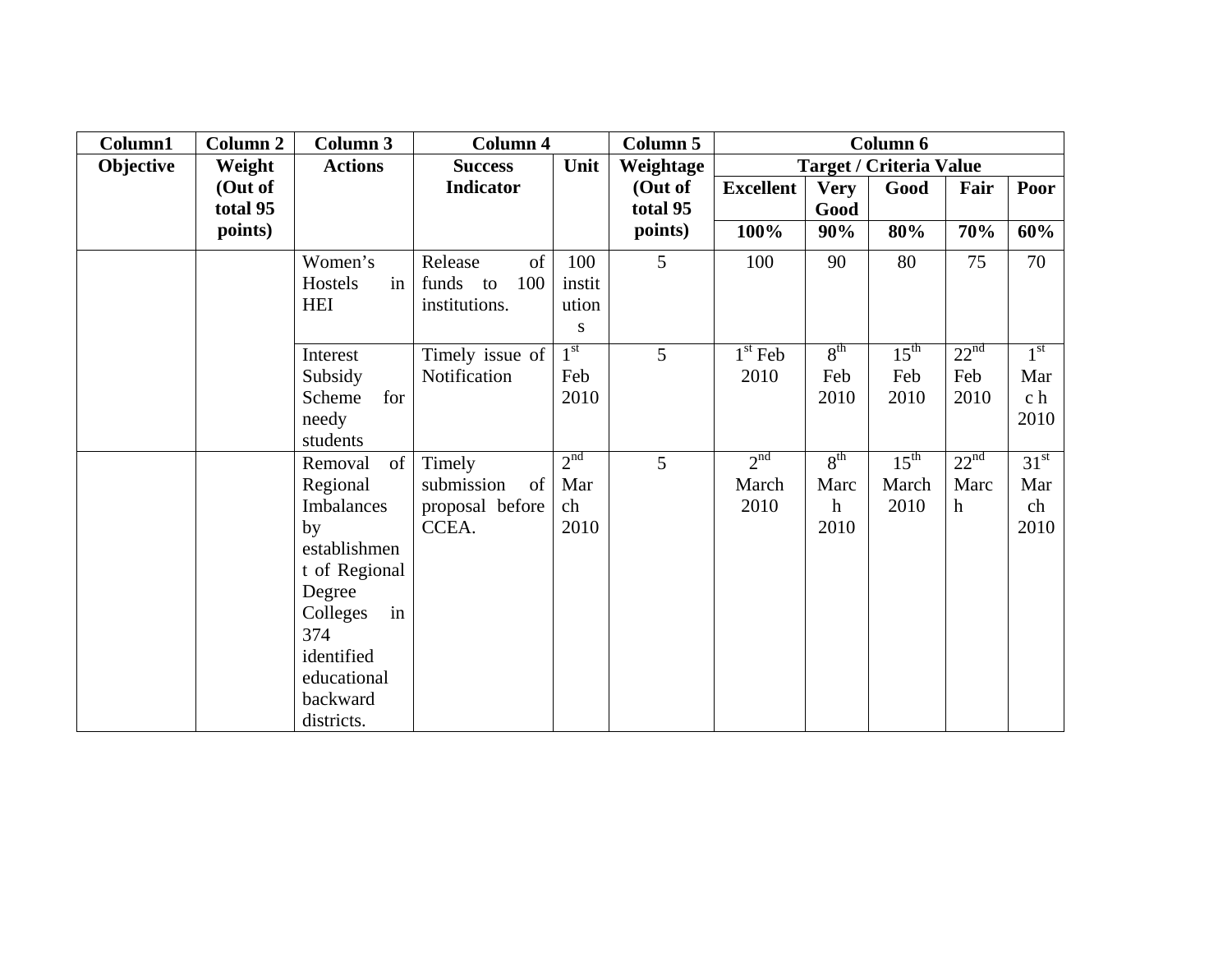| Column1     | <b>Column 2</b> | <b>Column 3</b> | Column 4               |                 | <b>Column 5</b> |                  |                 | Column 6                       |                  |                  |
|-------------|-----------------|-----------------|------------------------|-----------------|-----------------|------------------|-----------------|--------------------------------|------------------|------------------|
| Objective   | Weight          | <b>Actions</b>  | <b>Success</b>         | Unit            | Weightage       |                  |                 | <b>Target / Criteria Value</b> |                  |                  |
|             | (Out of         |                 | <b>Indicator</b>       |                 | (Out of         | <b>Excellent</b> | <b>Very</b>     | Good                           | Fair             | Poor             |
|             | total 95        |                 |                        |                 | total 95        |                  | Good            |                                |                  |                  |
|             | points)         |                 |                        |                 | points)         | 100%             | 90%             | 80%                            | 70%              | 60%              |
| Quality     | 16              | Setting up      | Timely                 | 2 <sup>nd</sup> | $\overline{4}$  | 2 <sup>nd</sup>  | $8^{\text{th}}$ | $15^{\text{th}}$               | 22 <sup>nd</sup> | 29 <sup>th</sup> |
| Enhancement |                 | Innovation      | circulation<br>of      | Mar             |                 | March            | Marc            | March                          | Marc             | Mar.             |
|             |                 | Universities    | Cabinet<br>the         | ch              |                 | 2010             | $\mathbf h$     | 2010                           | $\mathbf h$      | 2010             |
|             |                 |                 | <b>Note</b><br>for     | 2010            |                 |                  | 2010            |                                | 2010             |                  |
|             |                 |                 | comments.              |                 |                 |                  |                 |                                |                  |                  |
|             |                 | Implementati    | Timely                 | 2 <sup>nd</sup> | $\overline{4}$  | 2 <sup>nd</sup>  | $8^{\text{th}}$ | $15^{\text{th}}$               | 22 <sup>nd</sup> | 29 <sup>th</sup> |
|             |                 | on of TEQIP     | submission<br>of       | Mar             |                 | March            | Marc            | March                          | Marc             | Mar.             |
|             |                 | II for          | Cabinet Note to        | ch              |                 | 2010             | $\hbar$         | 2010                           | $\mathbf h$      | 2010             |
|             |                 | excellence in   | Cabinet                | 2010            |                 |                  | 2010            |                                | 2010             |                  |
|             |                 | Technical       | Secretariat and        |                 |                 |                  |                 |                                |                  |                  |
|             |                 | Education       | selecting State        |                 |                 |                  |                 |                                |                  |                  |
|             |                 |                 | Governments            |                 |                 |                  |                 |                                |                  |                  |
|             |                 |                 | for competitive        |                 |                 |                  |                 |                                |                  |                  |
|             |                 |                 | funding                |                 |                 |                  |                 |                                |                  |                  |
|             |                 | Establishmen    | Timely                 | 2 <sup>nd</sup> | $\mathbf{1}$    | 2 <sup>nd</sup>  | $8^{\text{th}}$ | $15^{\text{th}}$               | 22 <sup>nd</sup> | 29 <sup>th</sup> |
|             |                 | t of Mahatma    | of<br>preparation      | Mar             |                 | March            | Marc            | March                          | Marc             | Mar.             |
|             |                 | Gandhi          | proposal<br>and        | ch              |                 | 2010             | $\mathbf{h}$    | 2010                           | $\mathbf h$      | 2010             |
|             |                 | Institute as    | submission<br>to       | 2010            |                 |                  | 2010            |                                | 2010             |                  |
|             |                 | Category1       | <b>EFC</b>             |                 |                 |                  |                 |                                |                  |                  |
|             |                 | institute of    |                        |                 |                 |                  |                 |                                |                  |                  |
|             |                 | <b>UNESCO</b>   |                        |                 |                 |                  |                 |                                |                  |                  |
|             |                 | Law for         | Timely                 | 2 <sup>nd</sup> | $\overline{4}$  | 2 <sup>nd</sup>  | 8 <sup>th</sup> | 15 <sup>th</sup>               | 22 <sup>nd</sup> | 29 <sup>th</sup> |
|             |                 | mandatory       | submission<br>of       | Mar             |                 | March            | Marc            | March                          | Marc             | Mar.             |
|             |                 | accreditation   | Cabinet<br><b>Note</b> | ch              |                 | 2010             | $\mathbf h$     | 2010                           | $\boldsymbol{h}$ | 2010             |
|             |                 | of higher       | and draft Bill to      | 2010            |                 |                  | 2010            |                                | 2010             |                  |
|             |                 | educational     | Cabinet<br>the         |                 |                 |                  |                 |                                |                  |                  |
|             |                 | institutions    | Secretariat            |                 |                 |                  |                 |                                |                  |                  |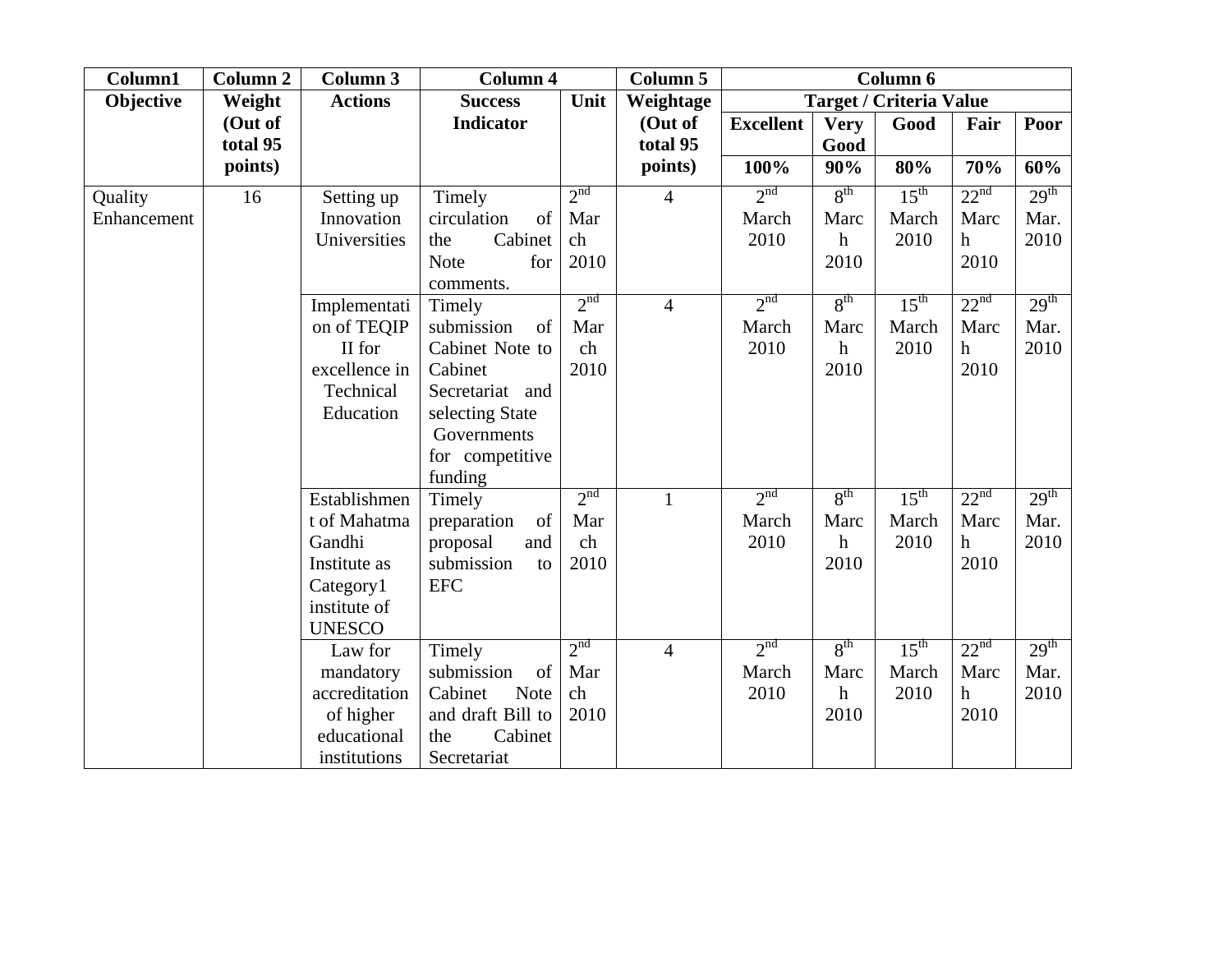| Column1                | <b>Column 2</b>     | <b>Column 3</b>                     | Column4                                                                                                    |                                                                   | <b>Column 5</b>     |                                  |                                                | Column 6                          |                                       |                                  |
|------------------------|---------------------|-------------------------------------|------------------------------------------------------------------------------------------------------------|-------------------------------------------------------------------|---------------------|----------------------------------|------------------------------------------------|-----------------------------------|---------------------------------------|----------------------------------|
| Objective              | Weight              | <b>Actions</b>                      | <b>Success</b>                                                                                             | Unit                                                              | Weightage           |                                  |                                                | <b>Target / Criteria Value</b>    |                                       |                                  |
|                        | (Out of<br>total 95 |                                     | Indicator                                                                                                  |                                                                   | (Out of<br>total 95 | <b>Excelle</b><br>nt             | <b>Very</b><br>Good                            | Good                              | Fair                                  | Poor                             |
|                        | points)             |                                     |                                                                                                            |                                                                   | points)             | 100%                             | 90%                                            | 80%                               | 70%                                   | 60%                              |
|                        |                     | Foreign<br>Providers<br><b>Bill</b> | Timely<br>submission<br>of<br>Cabinet<br><b>Note</b><br>and draft Bill to<br>Cabinet<br>the<br>Secretariat | 2 <sup>nd</sup><br>Marc<br>$\mathbf h$<br>2010                    | 3                   | 2 <sup>nd</sup><br>March<br>2010 | $8^{\text{th}}$<br>Marc<br>$\mathbf h$<br>2010 | $15^{\text{th}}$<br>March<br>2010 | 22 <sup>nd</sup><br>Marc<br>h<br>2010 | 29 <sup>th</sup><br>Mar.<br>2010 |
| Governance<br>Reforms. | 12                  | <b>AICTE</b><br>Reforms             | Implementation<br>of e-governance                                                                          | Timel<br>y<br>imple<br>menta<br>tion<br>by $2nd$<br>March<br>2010 | 3                   | 2 <sup>nd</sup><br>March<br>2010 | $8^{\text{th}}$<br>Marc<br>$\mathbf h$<br>2010 | $15^{\text{th}}$<br>March<br>2010 | 22 <sup>nd</sup><br>Marc<br>h<br>2010 | 29 <sup>th</sup><br>Mar.<br>2010 |
|                        |                     |                                     | Review of<br>Handbook of<br>Approvals                                                                      | Timel<br>у<br>imple<br>menta<br>tion<br>by $2nd$<br>March<br>2010 | $\overline{2}$      | 2 <sup>nd</sup><br>March<br>2010 | $8^{\text{th}}$<br>Marc<br>$\mathbf h$<br>2010 | $15^{\text{th}}$<br>March<br>2010 | 22 <sup>nd</sup><br>Marc<br>h<br>2010 | 29 <sup>th</sup><br>Mar.<br>2010 |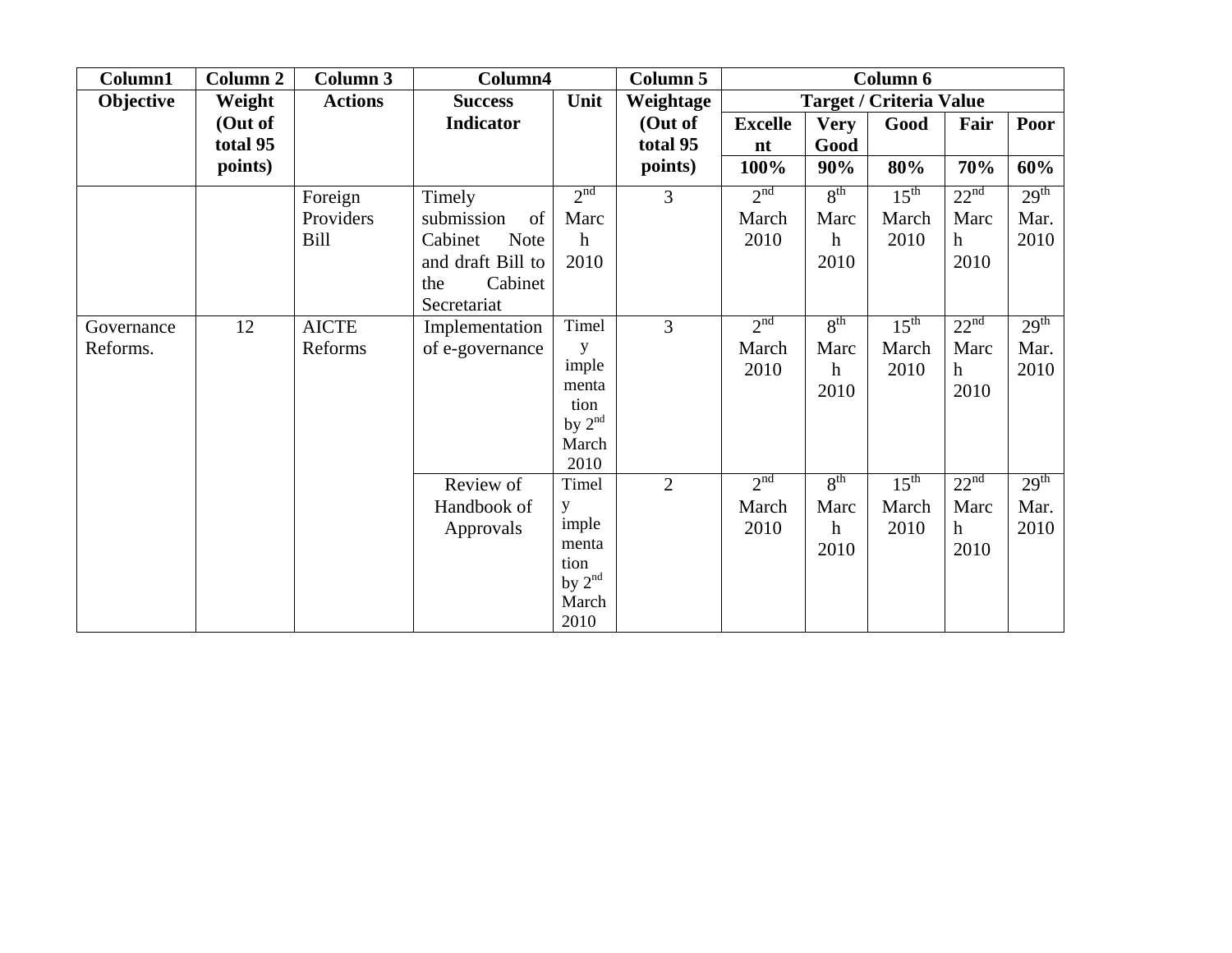| Column1   | <b>Column 2</b> | <b>Column 3</b> | <b>Column 4</b>        |                   | <b>Column 5</b> | Column 6        |                  |                                |                  |                  |
|-----------|-----------------|-----------------|------------------------|-------------------|-----------------|-----------------|------------------|--------------------------------|------------------|------------------|
| Objective | Weight          | <b>Actions</b>  | <b>Success</b>         | Unit              | Weightage       |                 |                  | <b>Target / Criteria Value</b> |                  |                  |
|           |                 |                 | Indicator              |                   | (Out of         | <b>Excelle</b>  | <b>Very</b>      | Good                           | Fair             | Poor             |
|           |                 |                 |                        |                   | total 95        | n t             | Good             |                                |                  |                  |
|           |                 |                 |                        |                   | points)         | 100%            | 90%              | 80%                            | 70%              | 60%              |
|           |                 |                 | Formation of           | Timel             | $\overline{3}$  | 2 <sup>nd</sup> | 8 <sup>th</sup>  | 15 <sup>th</sup>               | 22 <sup>nd</sup> | 29 <sup>th</sup> |
|           |                 |                 | <b>NBA</b> Society     | y                 |                 | March           | Marc             | March                          | Marc             | Mar.             |
|           |                 |                 |                        | imple             |                 | 2010            | $\mathbf h$      | 2010                           | $\mathbf h$      | 2010             |
|           |                 |                 |                        | menta             |                 |                 | 2010             |                                | 2010             |                  |
|           |                 |                 |                        | tion              |                 |                 |                  |                                |                  |                  |
|           |                 |                 |                        | by $1st$<br>March |                 |                 |                  |                                |                  |                  |
|           |                 | Amendment       | Timely                 | Timel             | $\overline{3}$  | $1st$ Feb       | 8 <sup>th</sup>  | $15^{\text{th}}$               | 22 <sup>nd</sup> | 2 <sup>nd</sup>  |
|           |                 | to Copyright    | submission<br>of       | y                 |                 | 2010            | Feb.             | Feb.                           | Feb.             | Mar              |
|           |                 | Act.            | Cabinet<br><b>Note</b> | imple             |                 |                 | 2010             | 2010                           | 2010             | ch               |
|           |                 |                 | and draft Bill to      | menta             |                 |                 |                  |                                |                  | 2010             |
|           |                 |                 |                        | tion              |                 |                 |                  |                                |                  |                  |
|           |                 |                 |                        | by $1st$          |                 |                 |                  |                                |                  |                  |
|           |                 |                 |                        | Feb.              |                 |                 |                  |                                |                  |                  |
|           |                 |                 |                        | 2010              |                 |                 |                  |                                |                  |                  |
|           |                 |                 |                        |                   |                 |                 |                  |                                |                  |                  |
|           |                 |                 |                        |                   |                 |                 |                  |                                |                  |                  |
|           |                 |                 |                        |                   |                 |                 |                  |                                |                  |                  |
|           |                 | Online          | Operationalizati       | 2 <sup>nd</sup>   | 1%              | 2 <sup>nd</sup> | 8 <sup>th</sup>  | $15^{\text{th}}$               | 22 <sup>nd</sup> | 29 <sup>th</sup> |
|           |                 | registration    | on of on line          | Marc              |                 | March           | Marc             | March                          | Marc             | Mar              |
|           |                 | of              | application            | h                 |                 | 2010            | $\boldsymbol{h}$ | 2010                           | $\mathbf h$      | ch               |
|           |                 | Copyrights      | system                 | 2010              |                 |                 | 2010             |                                | 2010             | 2010             |
|           |                 |                 |                        |                   |                 |                 |                  |                                |                  |                  |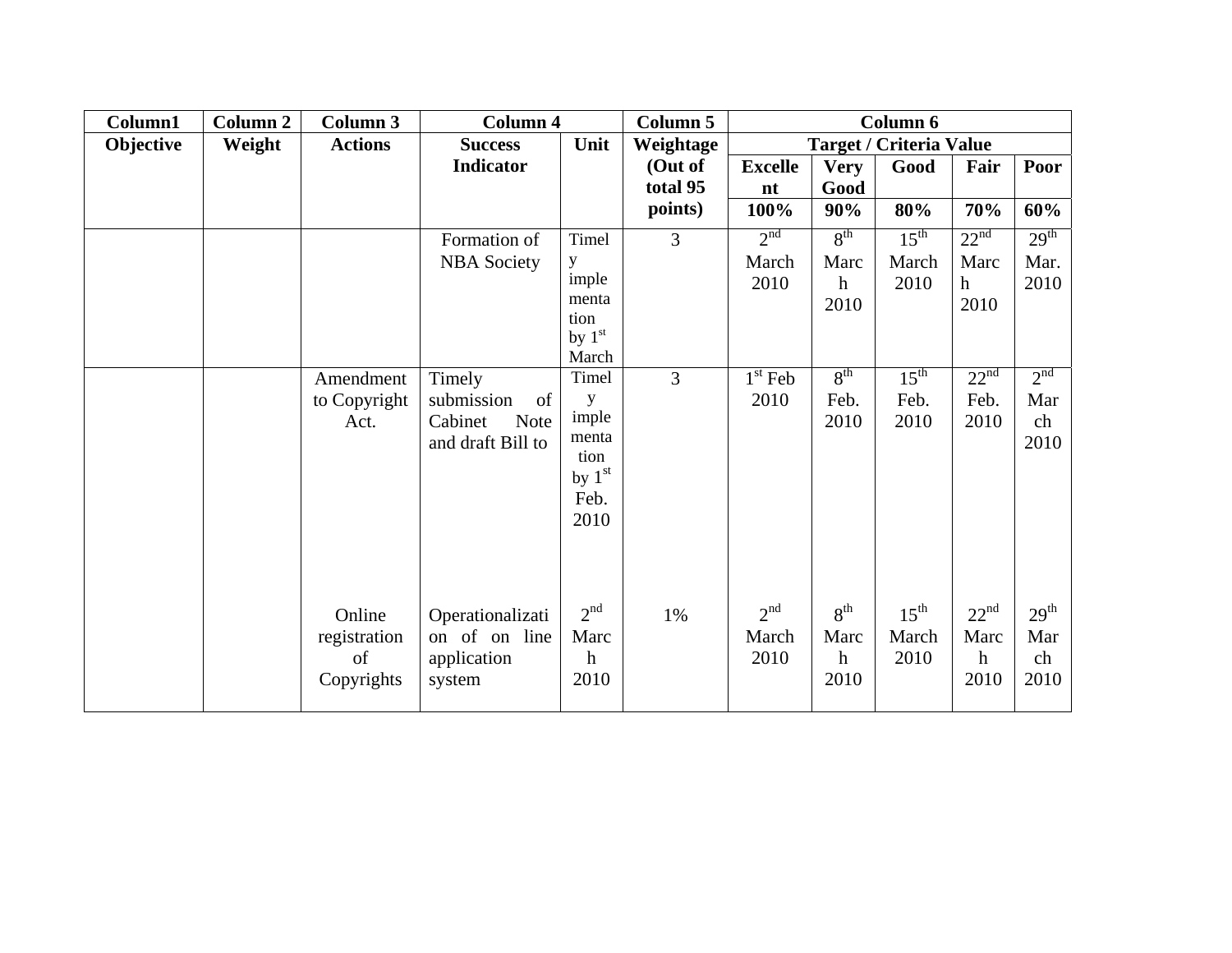| Column1                                                      | <b>Column 2</b> | Column 3                                                                     | Column4<br><b>Column 5</b>                                                      |                                                     |                     |                                  | Column 6                                                     |                                   |                                       |                                  |
|--------------------------------------------------------------|-----------------|------------------------------------------------------------------------------|---------------------------------------------------------------------------------|-----------------------------------------------------|---------------------|----------------------------------|--------------------------------------------------------------|-----------------------------------|---------------------------------------|----------------------------------|
| Objective                                                    | Weight          | <b>Actions</b>                                                               | <b>Success</b>                                                                  | Unit                                                | Weightage           |                                  |                                                              | <b>Target / Criteria Value</b>    |                                       |                                  |
|                                                              |                 |                                                                              | <b>Indicator</b>                                                                |                                                     | (Out of<br>total 95 | <b>Excelle</b><br>nt             | <b>Very</b><br>Good                                          | Good                              | Fair                                  | Poor                             |
|                                                              |                 |                                                                              |                                                                                 |                                                     | points)             | 100%                             | 90%                                                          | 80%                               | 70%                                   | 60%                              |
| <b>Skill</b><br>Development<br>and<br>Vocational<br>Training | 5%              | Strengthenin<br>g of existing<br><b>Skill</b><br>Development<br>Institutions | Financial grants<br>for upgradation<br>of existing<br>polytechnics              | 45<br>Polyt<br>echni<br>$\mathbf{c}\mathbf{s}$      | 2.5                 | 45                               | 40                                                           | 30                                | 20                                    | 10                               |
|                                                              |                 |                                                                              |                                                                                 |                                                     |                     |                                  |                                                              |                                   |                                       |                                  |
|                                                              |                 |                                                                              | Financial grants<br>for Setting up of<br>new Women<br>Hostel in<br>Polytechnics | 80<br>Polyt<br>echni<br>$\mathbf{c}\mathbf{s}$      | 2.5                 | 80                               | 60                                                           | 40                                | 20                                    | 10                               |
| Development<br>of<br>Languages.                              | 2%              | National<br>Translation<br>Mission –<br>operationaliz<br>ation               | Timely<br>approval<br>and<br>funding<br>of<br>projects                          | 2 <sup>nd</sup><br>Marc<br>h<br>2010                |                     | 2 <sup>nd</sup><br>March<br>2010 | 8 <sup>th</sup><br>Marc<br>$\boldsymbol{\mathrm{h}}$<br>2010 | $15^{\text{th}}$<br>March<br>2010 | 22 <sup>nd</sup><br>Marc<br>h<br>2010 | 29 <sup>th</sup><br>Mar.<br>2010 |
|                                                              |                 | Operationaliz<br>ation of<br><b>CICT</b>                                     | Appointment of<br>Director                                                      | 2 <sup>nd</sup><br>Marc<br>$\boldsymbol{h}$<br>2010 |                     | 2 <sup>nd</sup><br>March<br>2010 | 8 <sup>th</sup><br>Marc<br>$\mathbf h$<br>2010               | $15^{\text{th}}$<br>March<br>2010 | 22 <sup>nd</sup><br>Marc<br>h<br>2010 | 29 <sup>th</sup><br>Mar.<br>2010 |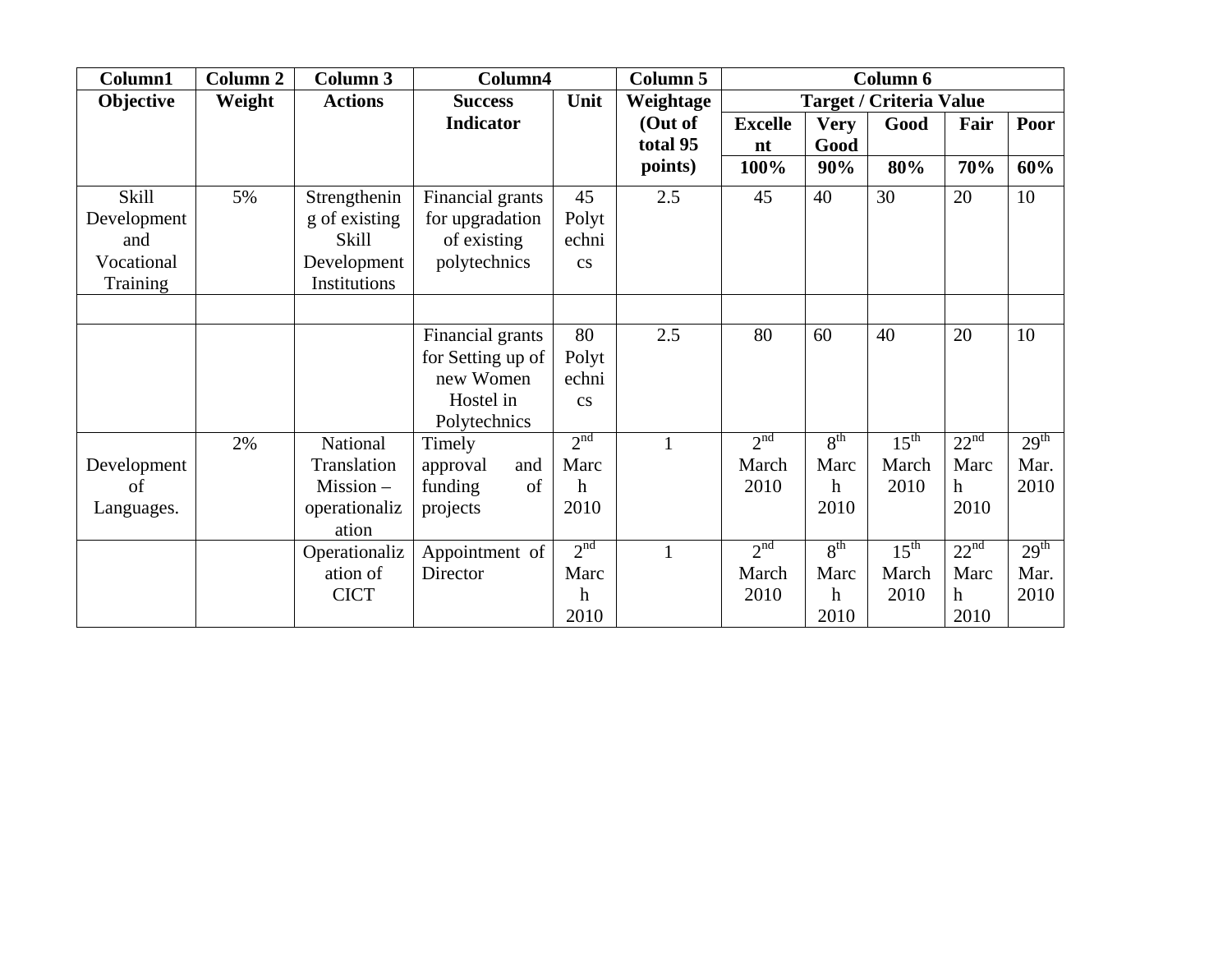# **Section – 3 : TREND VALUES**

**Objective Actions Success Indicator Unit Actual Value for FY 07/08 Actual Value for FY 08/09 Target Value for FY 09/10 Projected Value for FY 10/11 Projected Value for FY 11/12** Consolidation of new IITs Number of M.Tech/PhD seats created No Not applicable 10 100 1 75 1 100 Expansion of access to Higher EducationOperationalising of new IIMs in the Ist phase Number of PGP seats created No Not Applicable Not Applicable 140 PGP seats 280 PGP seats Equity / Inclusion Implementation of Central Educational Institutions (Reservation in Admission) Act, 2006 Average percentage expansion in capacity in each Central Educational Institution (IITs/IIMs). % Not Applicable 18% 18% 18% Not applicable Implementation of egovernance Review of Handbook of Approvals AICTE Reforms Formation of NBA Society Excellence including Governance Reforms. Implementation of TEQIP II for excellence in Technical Education Seeking Cabinet approval and selecting State Governments for competitive funding. There are no trend values for these success indicators as these are new actions and not quantifiable.

**The trend Value is not relevant in this RFD as most of the initiatives proposed are altogether new for achievement of the stated objectives.**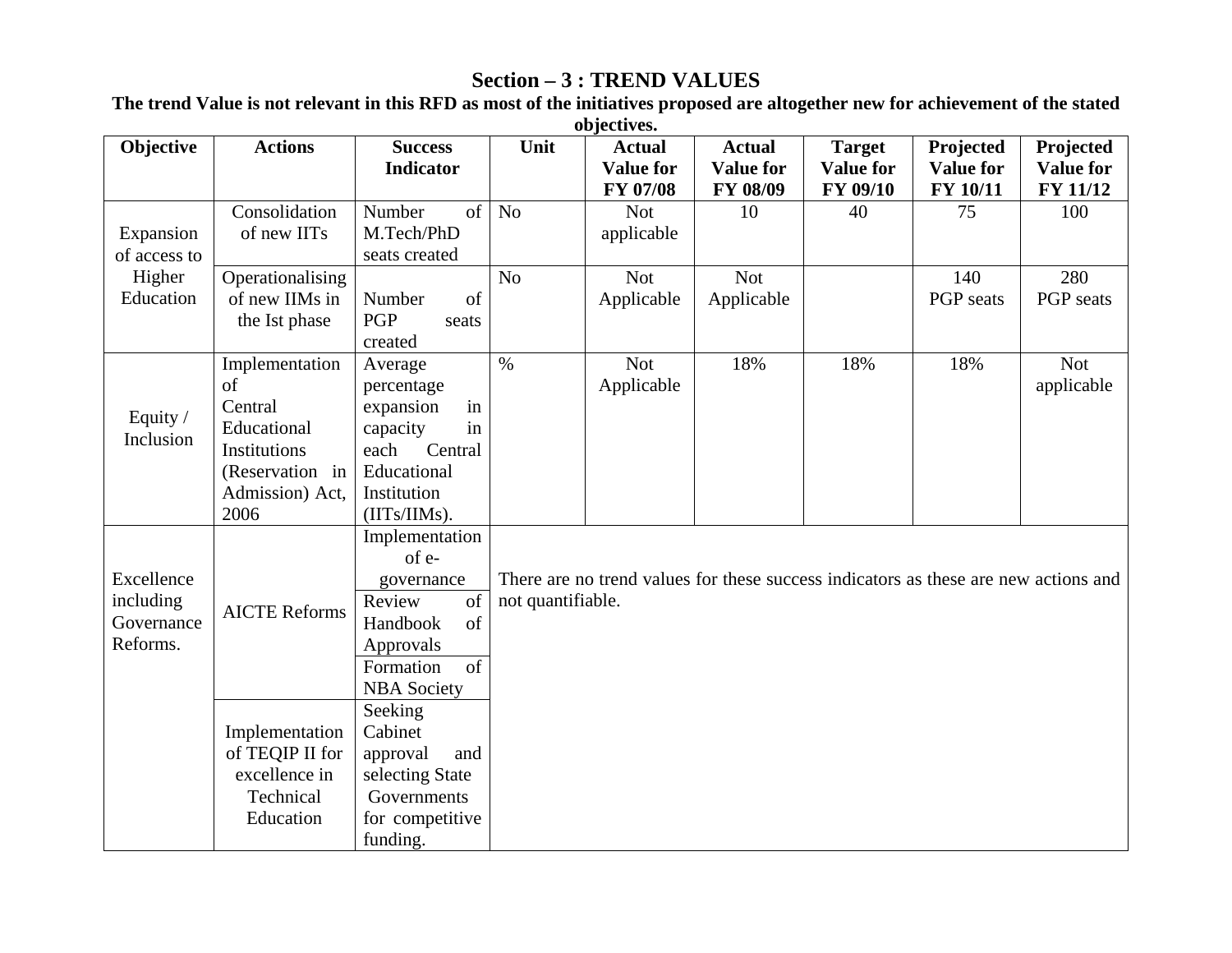### **Section 4**

#### **Description and Definition of Success Indicators and proposed measurement methodology**

The Acronyms used in this document are as under :-

| <b>AICTE</b>  |                          | All India Council for Technical Education.                       |
|---------------|--------------------------|------------------------------------------------------------------|
| <b>CCEA</b>   |                          | Cabinet Committee on Economic Affairs                            |
| <b>CICT</b>   |                          | Central Institute of Classical Tamil.                            |
| <b>EFC</b>    |                          | Expenditure Finance Committee.                                   |
| F.O.          |                          | <b>Finance Officer</b>                                           |
| <b>GER</b>    |                          | Gross Enrolment Ratio.                                           |
| <b>HEI</b>    |                          | <b>Higher Educational Institutions</b>                           |
| <b>IIM</b>    |                          | Indian Institute of Management.                                  |
| <b>IISERs</b> |                          | Indian Institute of Scientific Education and Research.           |
| <b>IIT</b>    |                          | Indian Institute of Technology.                                  |
| <b>MOA</b>    |                          | Memorandum of Association                                        |
| <b>NIT</b>    |                          | National Institute of Technology.                                |
| <b>PGP</b>    |                          | Postgraduate Programme in Management                             |
| <b>TEQIP</b>  | $\overline{\phantom{a}}$ | <b>Technical Education Quality Improvement Programme.</b>        |
| <b>UNESCO</b> |                          | United Nations Educational, Scientific and Cultural Organization |

The success indicators in Table I are basically steps which are to taken towards achieving the action point listed, which put together will result in the larger objectives identified by the Department of Higher Education i.e. Expansion, Equity and Excellence. These three broad objectives have been spelt out by the President of India in her address to the Parliament, for the Higher Education sector. The measurement methodology is also simple, in terms of number of seats added by new Institutions (under Expansion), achievement of percentage of OBC reservation (under Equity).Action points listed under Excellence (AICTE Reforms and TEQIP-II) are not quantifiable.